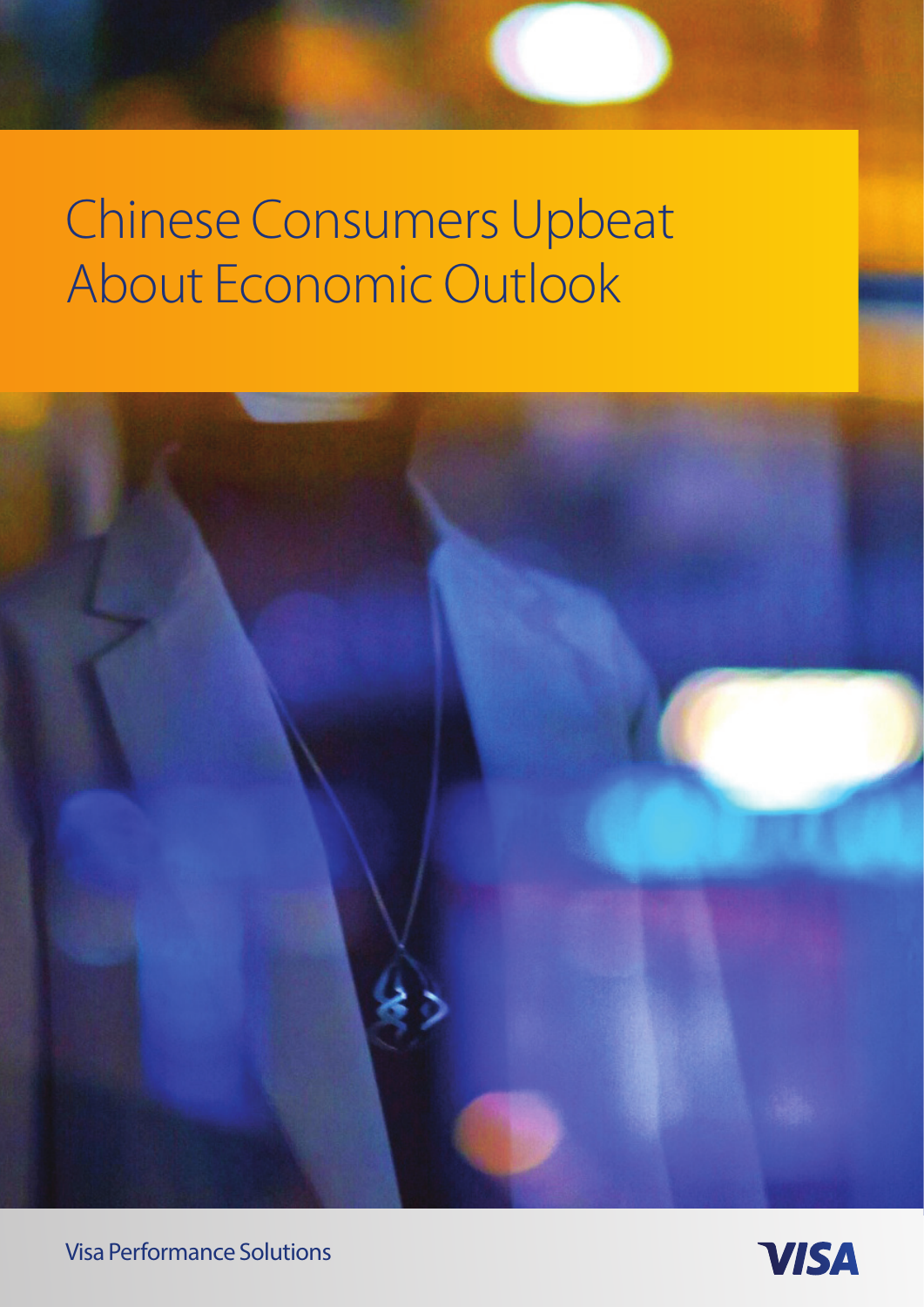

The dramatic decline of the Chinese stock market this summer, and the surprise devaluation of the Chinese Yuan have impacted the global economy. How does this impact the common person in China?

In late September 2015, Visa Performance Solutions, the consulting arm of Visa Inc., designed and executed an online survey of 2,514 people across China to understand consumer view of the economic situation in China.



The structure of the Chinese economy is changing, and with all the shaking and noise from the Western media, we were surprised to learn that Chinese consumers are generally unfazed.

Chinese people, generally, have a positive outlook on the current state of the economy, and confidence that their personal financial situation will improve.

The survey findings indicate that personal consumption expenditure in China may remain stable.

From a retail category perspective, the data tells us that luxury retail and home décor growth may slow. This is no surprise, as luxury retailers have expressed concern about the devaluation of the Chinese Yuan, as well as government austerity efforts which have somewhat reduced showy displays in China.

Chinese consumers indicate that they will travel more in the coming year, both internationally and domestically. This is supported by VisaNet data, which shows that the number of active cards used at point of sale overseas by Chinese cardholders grew by 29% in the three months ending September 2015.

The desire for the latest personal electronic goods, as well as spending on health and fitness will continue to be strong.

For Chinese consumers, the sky is not falling. However, as Household final consumption expenditure is only 36%<sup>1</sup> of China's GDP (compared to 61.1% in Japan, 64.8% in the U.K., 68.5% in the U.S.), domestic consumption will likely play a supporting role in the changes to come.

#### Personal Consumption as % of GDP



1 The World Bank, 2013 World Development Indicators

For Visa Performance Solution clients in China, the data suggests that card payment volume and the broader consumer financial service sector will continue to grow.

For our clients outside of China, the survey data tells us that cross-border volumes from China may remain stable, with slower growth in luxury retail.

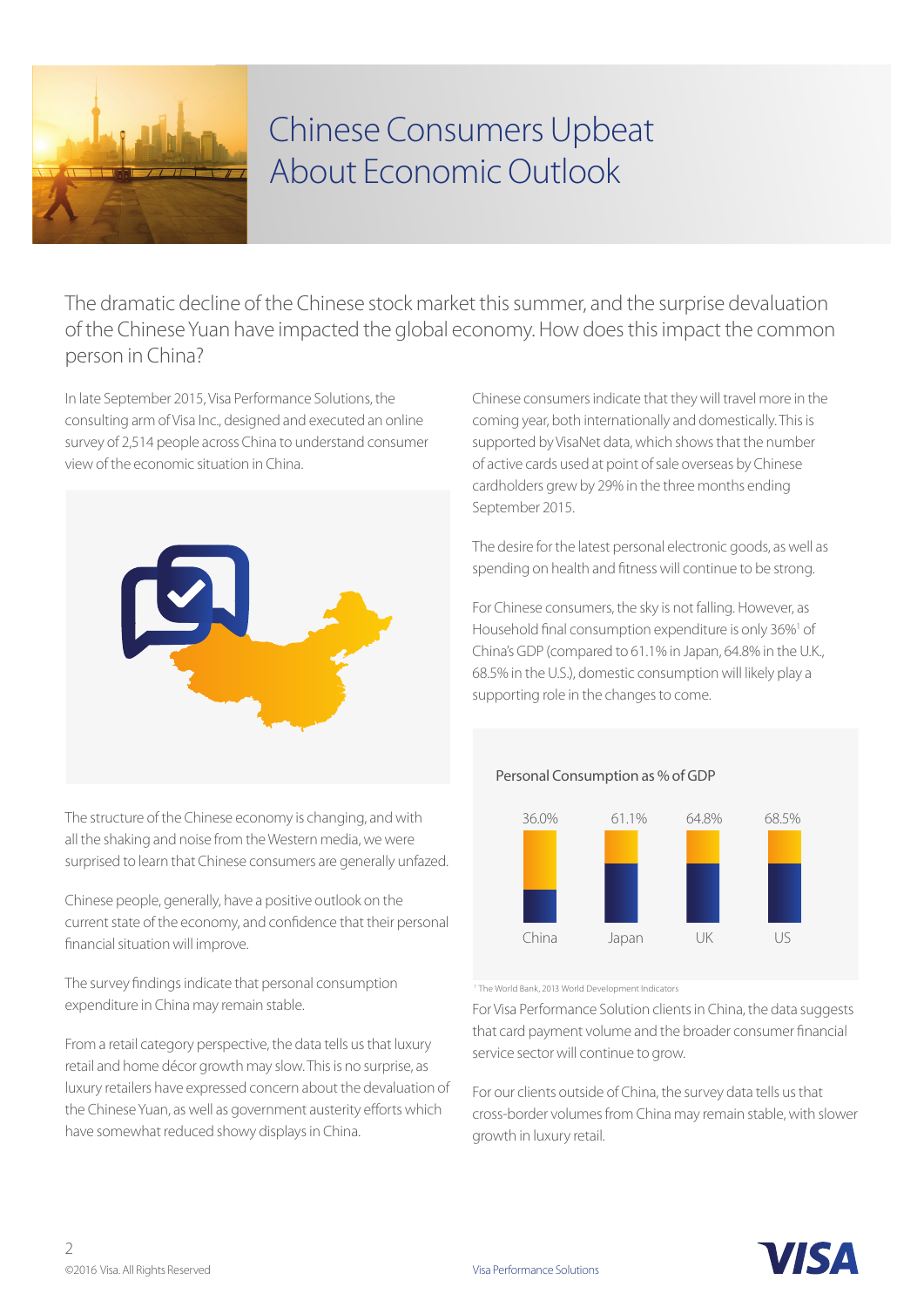### Key Survey Insights: Chinese Consumer Economic Sentiment



<sup>2</sup> Survey question: How would you describe the<br>| current state of the economy?<br><sup>3</sup> Survey question: In the future, do you think

the economic conditions will be…?

Much better Somewhere better Unchanged Somewhat worse Much worse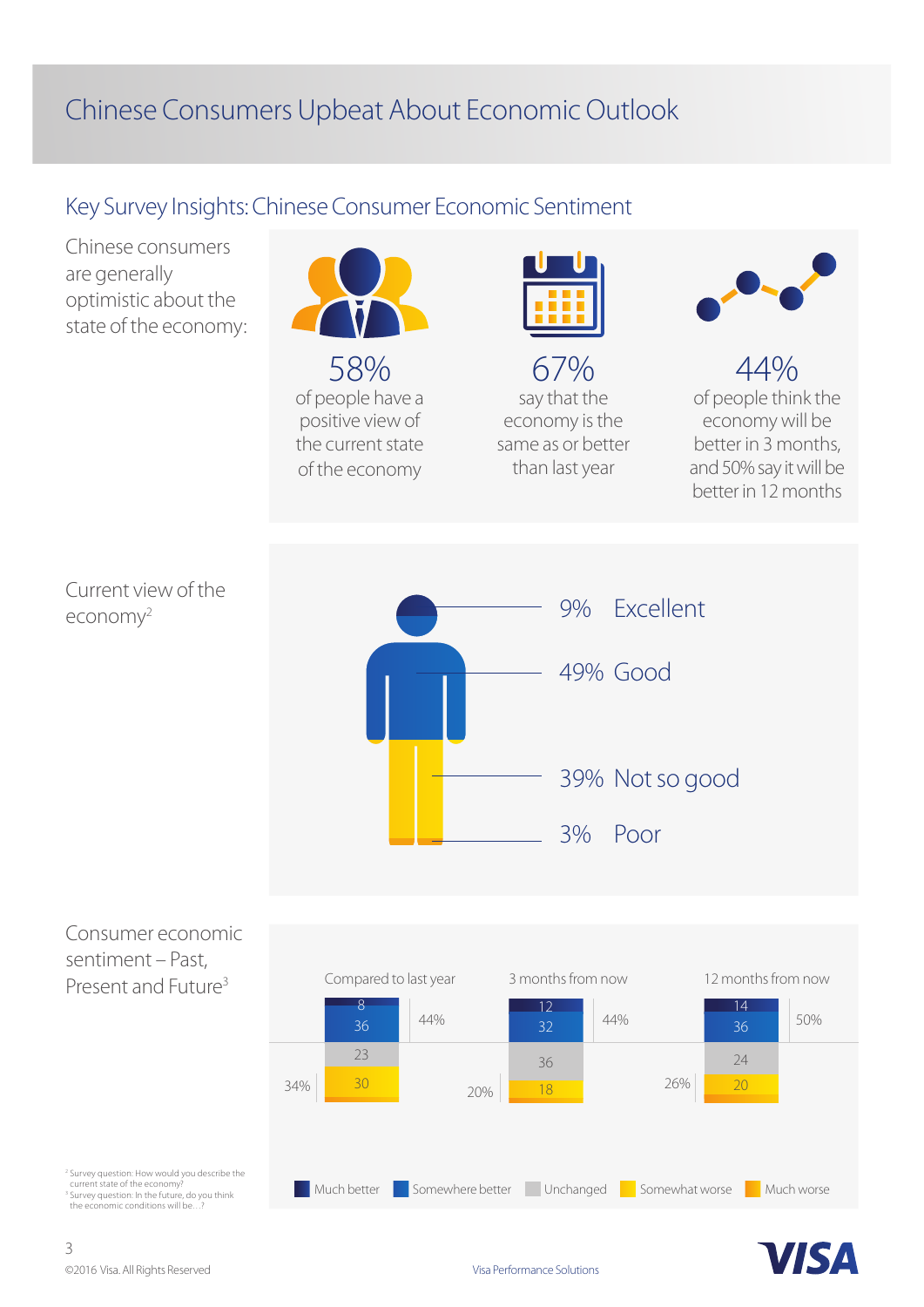#### Key Survey Insights: Chinese Consumer Economic Sentiment

The majority of people report that the economic situation has not impacted them negatively:



monitor the stock market and Chinese Yuan exchange rates<sup>4</sup>



22% of people say that the stock market crash negatively impacted them



14% say the devaluation of the Yuan negatively impacted them

People in China are optimistic about their future personal financial situation:



<sup>4</sup> Survey question: Which of the following do you routinely monitor i.e. read or find out about or even happen to learn from your friends and family. Also, for each item, tell us how much or how little it impacts you and your family/friends. <sup>5</sup> Survey question: Thinking about your income, which of the below do you think is more likely to happen...?

<sup>6</sup> Survey question: Thinking about your overall spending, which of the below do you think is more likely to happen...?

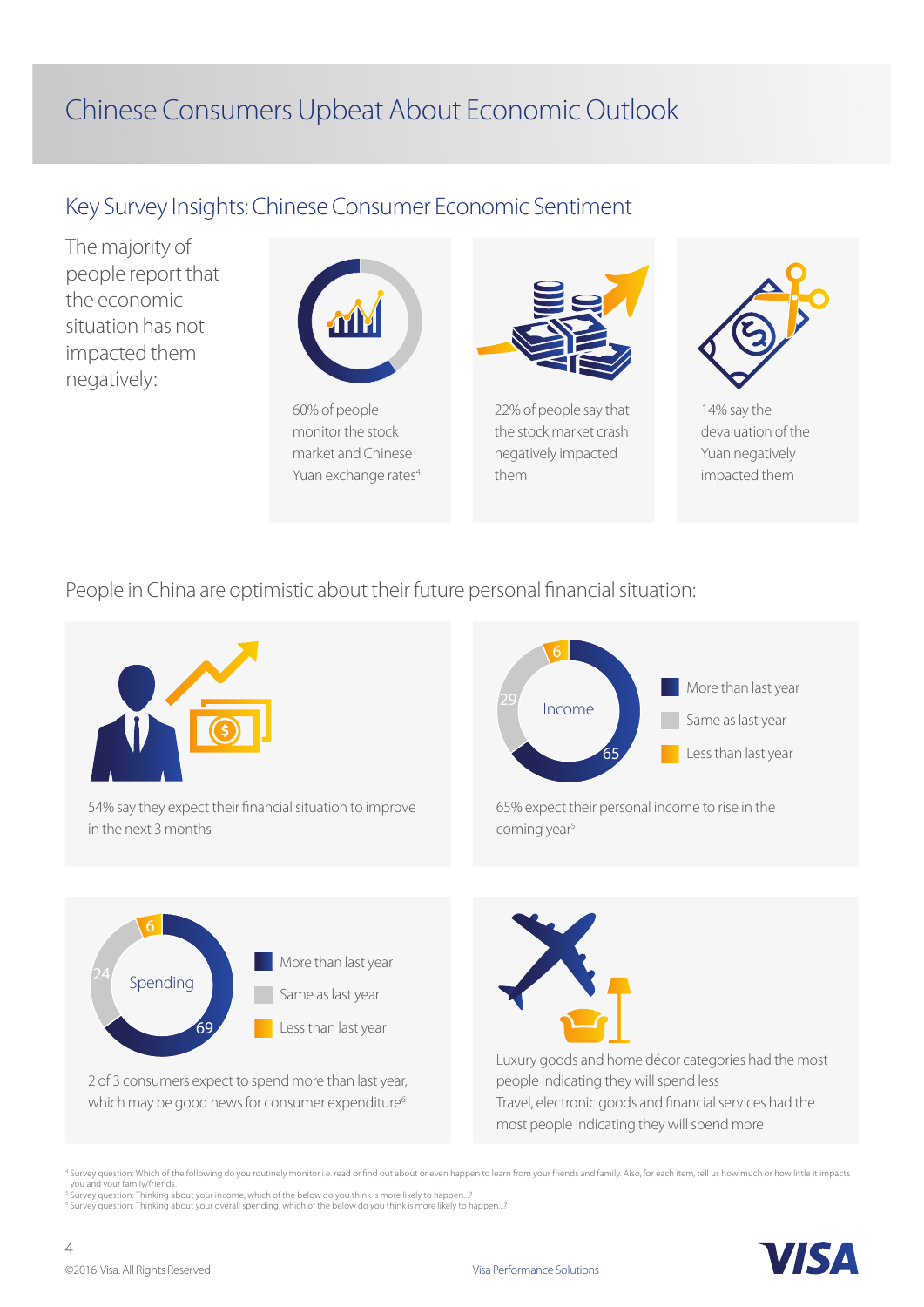### Personal Expenditure Expectations by Category



#### About the Survey



Sampling method

Representative of general population with quotas on age, gender, annual household income and city Tier (1-3)



18-55 years old, monthly household income of 6,501 RMB or more, bank account holder and main decision maker or influencer in making household financial decisions

#### Fieldwork Period



September 2015 (completed 26 September 2015)



20 minute online survey

Survey



Survey was conducted by ORC International